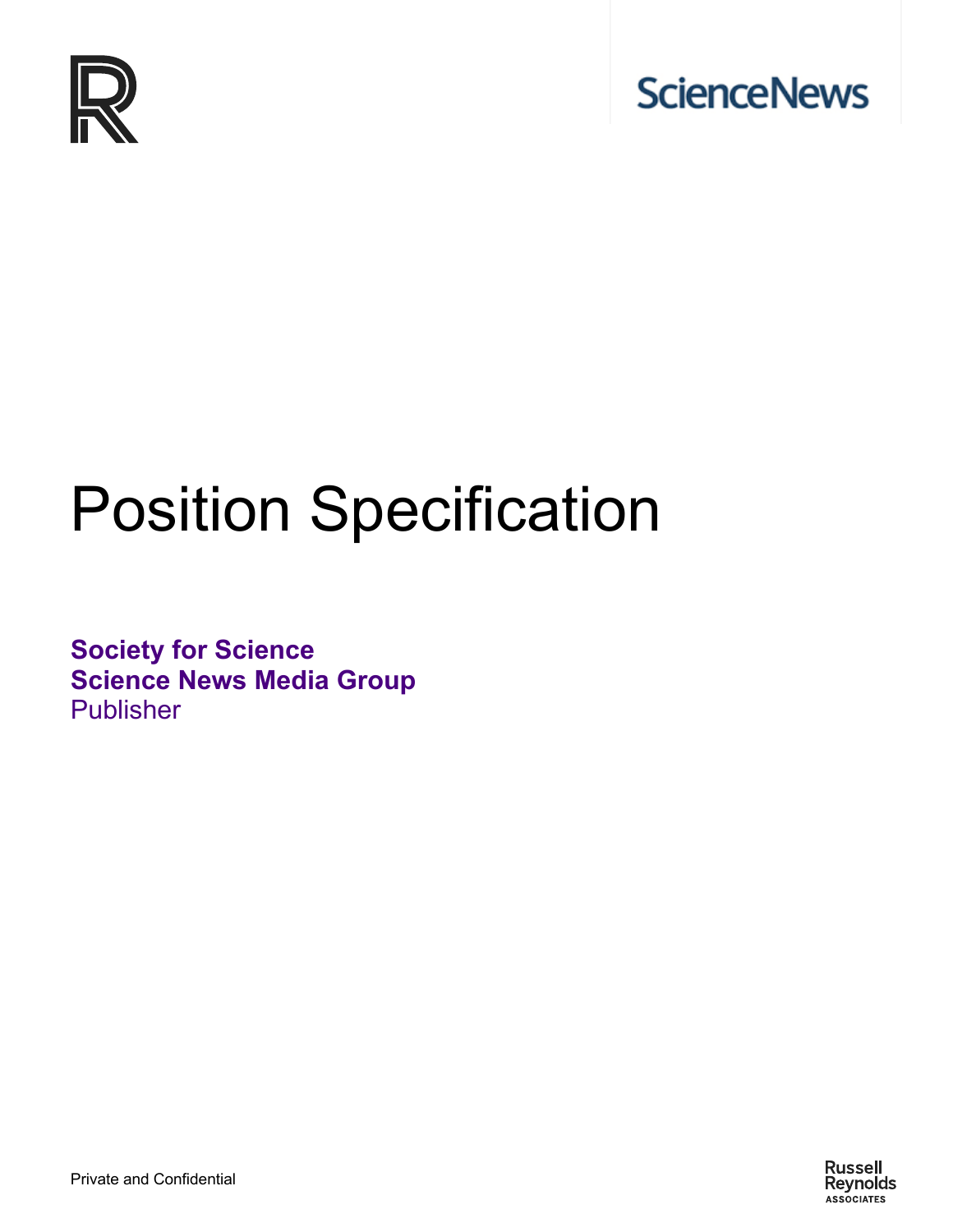## **Our Client**

For more than 100 years, the Society for Science (Society), has been a champion for science, dedicated to expanding scientific literacy, effective STEM education, and scientific research. Founded in 1921 by publishing magnate, E. W. Scripps and zoologist, William Ritter, the Society is a nonprofit 501(c)(3) organization focused on promoting the understanding and appreciation of science and the vital role it plays in human advancement: to inform, educate and inspire. The Society is best known for its award-winning magazine, *Science News,* world class science research competitions, and a suite of outreach and equity STEM programs.

#### **Science News Media Group**

*Science News* is one of the world's leading consumer science magazines. Our staff of beat reporters, many with Ph.D.s, are dedicated to identifying and reporting on the latest and most important published research across all fields of science. This allows a depth of coverage found in few other outlets. From cell biology to robotics, from climate change to quantum physics, *Science News* gives readers a sweeping view of the ever-shifting scientific landscape, putting individual discoveries in context and revealing connections between fields. We show how science can help people better understand major news, such as the war in Ukraine, and explore issues at the intersection of science and society, including how the lack of diversity in genomics databases hinders medical breakthroughs, and the persistent racial, ethnic and gender inequities in STEM.

Today, *Science News* has more than 120,000 print subscribers, more than 23 million unique website visitors and during the past year, 4.2 million Twitter followers and 2.6 million Facebook fans. In the past five years, we have undertaken multiple major growth initiatives, including redesigning and relaunching our websites on a WordPress platform; and developing a dedicated team to cover the coronavirus pandemic. To meet people's need for accurate information on the pandemic and to help combat disinformation, in 2020 we launched our "Coronavirus Update" newsletter. It includes both in-depth reviews of the latest science and evidence-based advice to help people make personal health decisions. Now in its third year, the award-winning newsletter reaches thousands of people, and has inspired major donations. We also are sharing our COVID coverage with local nonprofit news organizations who don't have science journalists on staff, and engaging readers in discussions on big ethical questions posed by advances in neuroscience and genetics.

We have built a diversified revenue model for Science News Media Group, which includes print and digital subscriptions, advertising, licensing, memberships, and philanthropy—foundation, corporate, and individual donors. We will continue to expand revenue opportunities to support our mission.

Science News Media Group's publishing operations include the following other products;

1. *Science News for Students*, launched in 2003, is an award-winning free digital resource serving middle school students, as well as their parents and teachers. *Science News for Students* connects young people to the latest developments in scientific research through more than 300 articles per year. No other news site publishes such timely science and engineering journalism targeted to a youth audience, with reporting and editing by professional science journalists. *Science News for Students* articles have won major writing awards and are regularly licensed for classroom use in countries around the world. The site drew more than 11 million unique visitors in the past year, and more than 1 million Facebook fans.

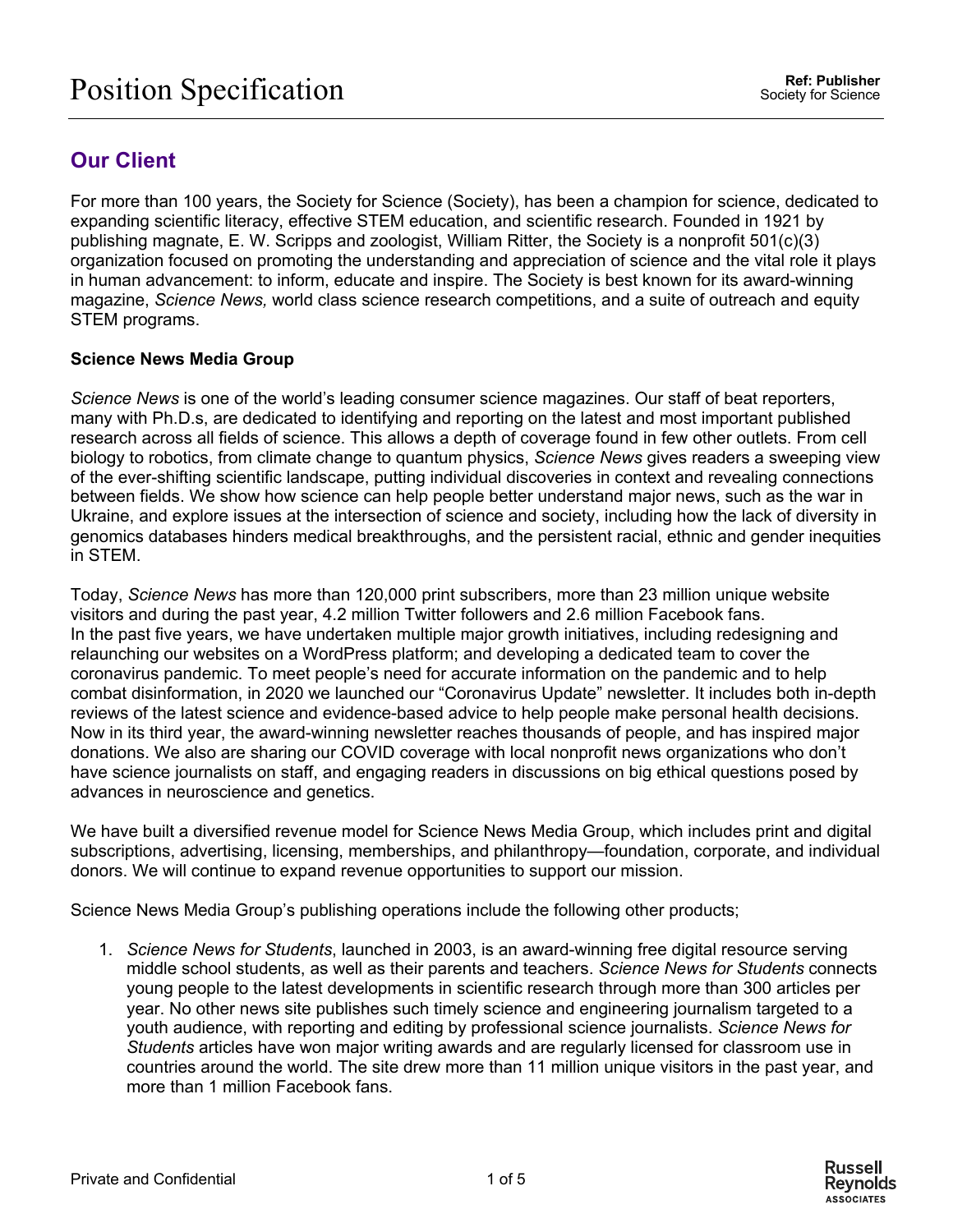# Position Specification Ref: Publisher

- 2. *Science News Explores* is a new consumer print publication, building on the award-winning journalism of *Science News* and *Science News for Students*. It launched in May 2022 with lively, accessible articles, inviting visual design, experiments, puzzles and games designed to enchant readers ages 9 and up and their families. We created this publication to address the lack of highquality, age-appropriate science journalism for this demographic. Parents prefer print over digital content for their children and teens and reading in print improves comprehension and retention. In addition, educators often struggle to find quality nonfiction writing to inspire STEM classrooms, and internet access at home or at school is not always a given. *Science News Explores* leverages the depth and value of our existing content and provides a pathway for readers to "grow into" *Science New*s, creating lifelong relationships. To strengthen the brand, we will rebrand the *Science News for Students* website as *Science News Explores* in Q3 2022.
- 3. *Science News* in High Schools connects more than 5 million high school students at 5,474 schools in all 50 states, D.C. and the U.S. territories with current news on science in action, providing both information and inspiration. Sponsored schools receive 10 print copies of each issue of the magazine during the academic year, as well as online Educator Guides and digital access to the full *Science News* and *Science News for Students* archive.
- 4. Special projects and initiatives: To celebrate its centennial, *Science News* launched a major new digital project, *Century of Science*, which connects the events of the past to the events of today through in-depth original reporting on the scientific discoveries that have changed history, including quantum mechanics, the atom bomb, the invention of plastics and other new materials, and climate science. The effort was supported by generous funding from the Alfred P. Sloan Foundation, the Gordon and Betty Moore Foundation, the Heising-Simons Foundation, The Kavli Foundation, and others. Centennial efforts also included an in-depth history of *Science News*, and an examination of where we went wrong in our past coverage, including articles that were racist, sexist, and discriminatory. We also held a virtual symposium, Science News Now, in December 2021, featuring *Science News* journalists and world-renowned scientists explaining hot topics including the pandemic, climate communications, stress and resilience, and black holes. We are expanding our "SN 10: Scientists to Watch" franchise, which honors rising stars in early-career research, by broadening the nominee pool. This will allow us to reflect the increasing diversity and solutionsoriented focus of this rising generation of science leaders.
- 5. New products: In 2021, we joined the Civic Science Fellows program to research how we use science journalism to connect with young people in underrepresented groups and underserved communities and developed and tested a news product focused on these groups. We are testing TikTok to expand the reach to adult and student audiences and we are developing new products designed to serve our enthusiastic audience for news of physics and astronomy. Our rich history and current growth have us well positioned to grow and thrive as a multimodal news organization for the  $21<sup>st</sup>$  century.
- 6. With support from our board, Science News Media Group will undertake a strategic planning process in 2022 with the goal of aligning editorial and business goals and charting a path for growth and innovation.

**To learn more about the Society, please visit https://www.societyforscience.org/. For more information about** *Science News***, please visit: https://www.sciencenews.org/.**

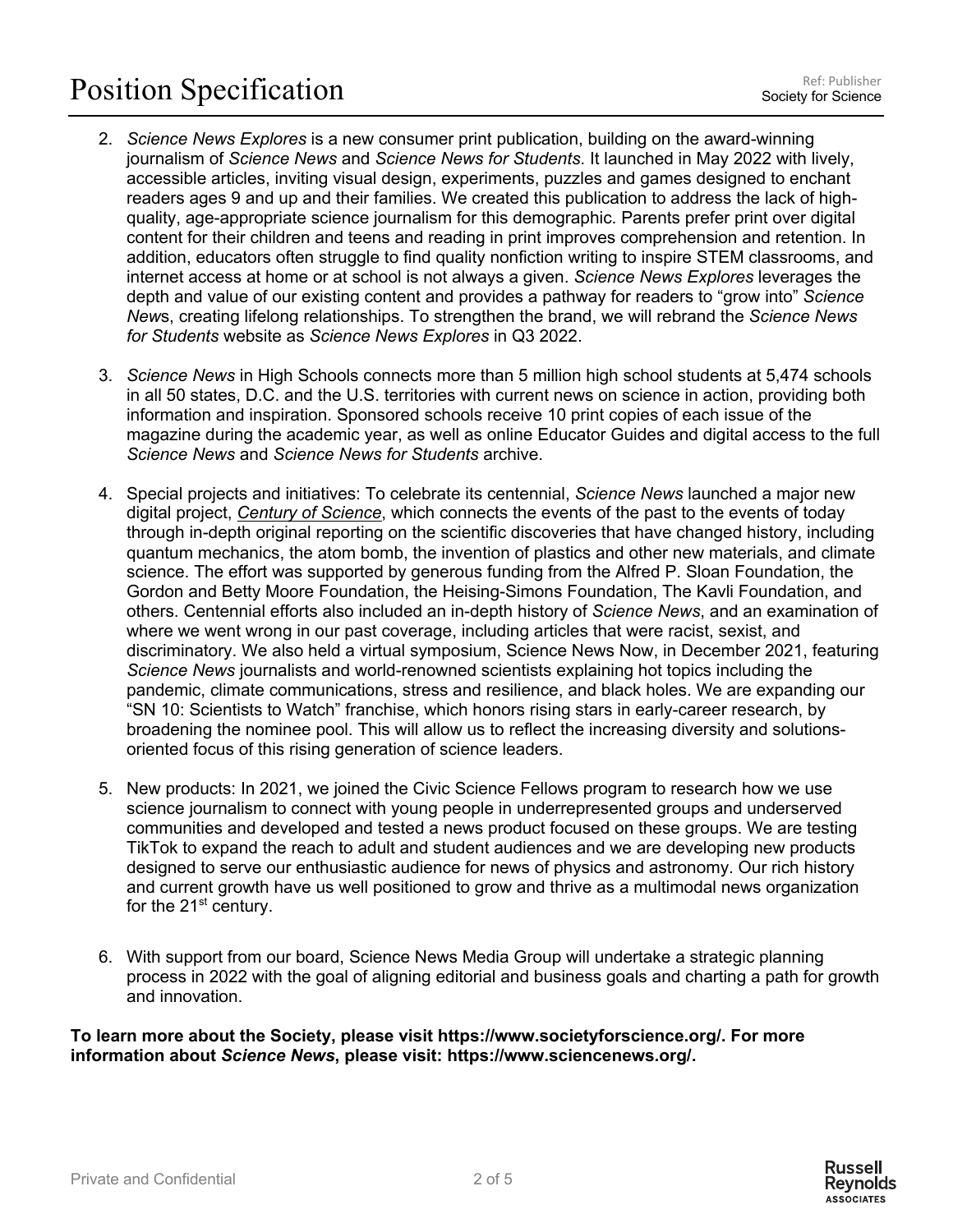# Position Specification Ref: Publisher

## **The Role**

The Publisher of Science News Media Group is the senior executive responsible for the leadership of a multiplatform publishing business strategy and its operations. The Publisher is a critical member of the executive leadership team and will contribute to a culture that embraces diversity, inclusivity, transparency, and collaboration.

The Publisher reports directly to the Chief Executive Officer/Executive Publisher, *Science News* and will join a group of creative, inquisitive, ambitious, and entrepreneurial people who come to science journalism from a diversity of backgrounds, education and experiences, and who are passionate about our work as independent non-profit journalists.

This strategic thinker and proven leader with experience owning a P&L, effectively responding to market challenges, and cultivating a collaborative organizational culture will oversee the business side for two print magazines, two consumer websites and other digital products. Specific areas of responsibility to include print circulation, subscriber acquisition and management, advertising, licensing and royalties as well as new business development.

The Publisher upholds the high ethical and journalistic standards and public service mission of Sc*ience News* and the Society, which for more than 100 years has delivered unbiased, fiercely accurate journalism on science and technology. Today, science and journalism have never been more important, or more under threat. We believe in the power of science to transform lives and advance civilization and the crucial role that journalism and public understanding of science play in building a better world.

#### **Primary Responsibilities**

#### **Strategic and Organizational Leadership**

- Serve as a key member of the Senior Leadership Team, contributing to organizational strategy and supporting informed institutional decision-making and participate actively in all strategic planning committees;
- § Bring strategic, visionary, and collaborative thinking to publishing business operations, and develop and implement innovative, financially sound strategic initiatives in direct support of Society's and *Science News*' mission, goals, and objectives;
- Interact with senior managers to provide CEO and the Board with information, analyses, reports, and recommendations, and present this information as required;
- **Advance the Society's and Science News Media Group's goals in ensuring diversity, equity and** inclusion in the workplace, in our vendor relationships, and in our news coverage;
- § Advocate for the role of a free, fair, and unfettered press in providing access to accurate, unbiased information, in order to support a more informed and engaged public and enable a thriving democracy.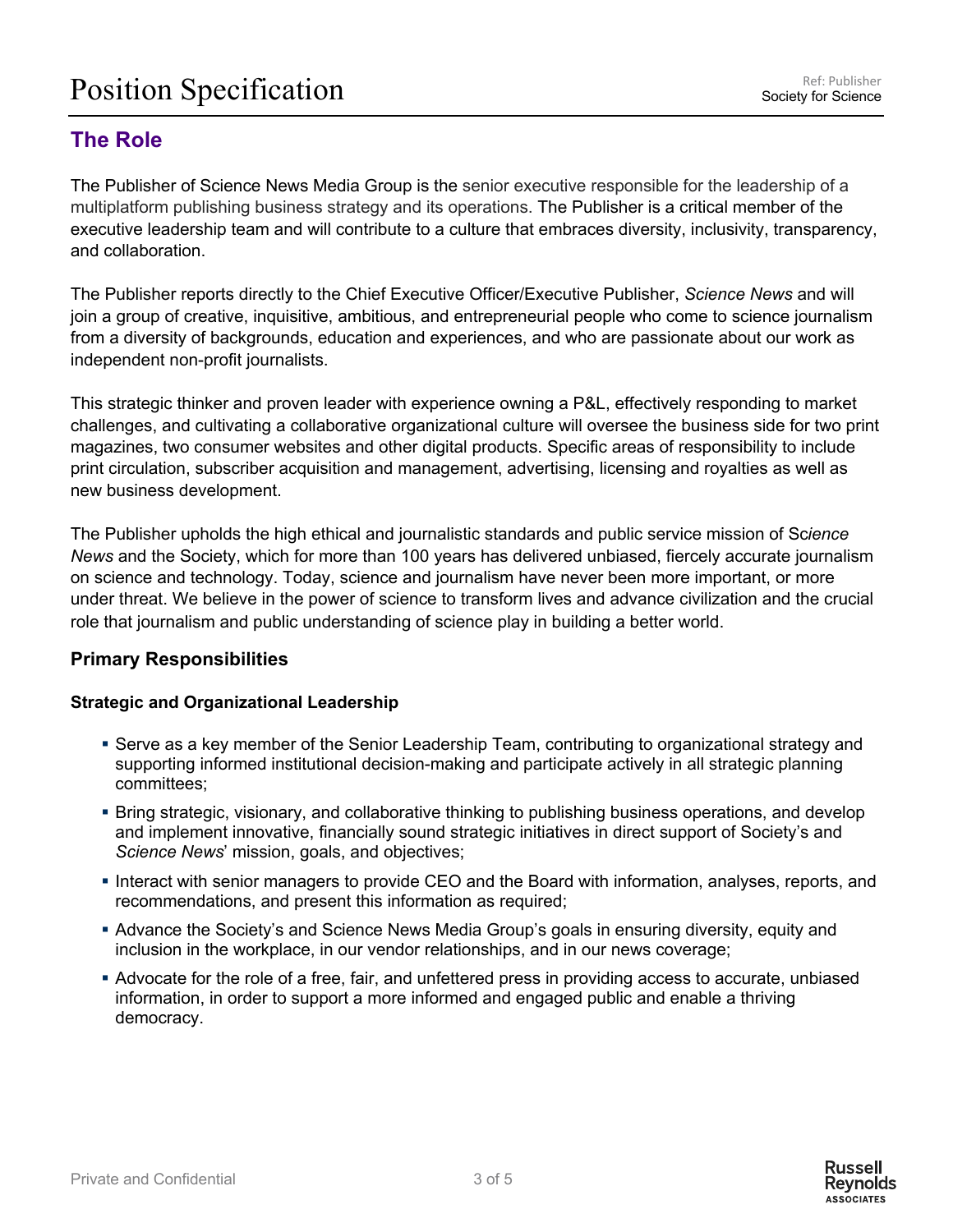#### **Science News Media Group Business Operations**

- § Work collaboratively with Science News Media Group Editor in Chief and staff to gain insight into our audiences, create new options for reader engagement, constantly improve lead generation and conversion rates, and grow direct revenue in both print and digital;
- Oversee and supervise print magazine circulation operations including management of key vendor relationships with our magazine consultant, fulfilment house and printer;
- **Oversee and supervise the engagement and growth of a dynamic digital audience for all of the** Science News Media Group online entities;
- Manage direct mail and digital marketing for subscription sales, including social media campaigns;
- Collaborate with editorial, education programs, and advancement teams to build on successful strategies to bring *Science News* content to educators and grow philanthropic support;
- § Grow direct revenue via the *Science News* and *Science News Explores* websites by developing new advertising options, improving subscriber lead generation, and increasing direct subscription sales via paywall experimentation and other strategies;
- § Manage print and digital advertising sales including supervision of one senior sales manager;
- **Introduce a business development approach to licensing, permissions and royalties revenue and** oversee existing operations;
- § Represent the interests and needs of *Science News* and *Science News Explores* in a multi-year data infrastructure improvement project kicking off in Q2 2022.

#### **Team Leadership**

- Hire, train, motivate, and manage best-in-class individuals;
- Drive a culture of success built on collective performance and personal accountability, with a commitment to working collaboratively and cross-functionally;
- § Supervise and mentor all staff within the *Science News* business team and ensure effective performance metrics are set for each member of the department with consistent communication and open dialogue around achievement against these metrics.

#### **Qualifications**

- **Bachelor's degree required; Master's degree in business administration, management or relevant** degree strongly preferred;
- A strong track record in media business operations, marketing and sales management experience resulting in demonstrable success. Experience in digital and print publishing for consumer markets required;
- Knowledge and experience in the development of budgets, as well as experience in managing spending;
- § Strong interpersonal skills, as well as verbal and written skills emphasizing clear, concise communications of complex concepts, including presiding over and facilitating group meetings.